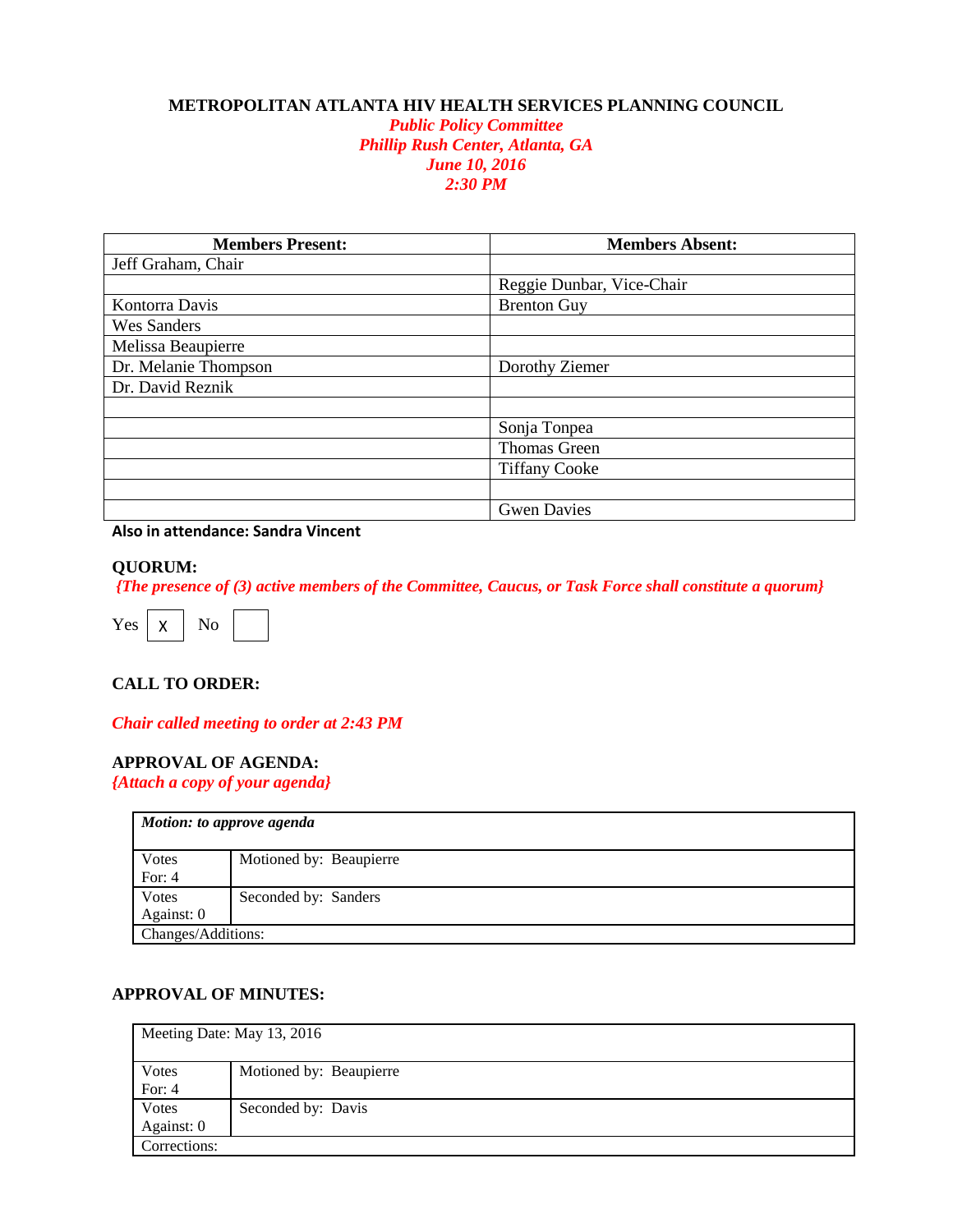# AGENDA ITEM # \_\_\_\_3\_\_ AGENDA ITEM: <u>Rev and Discuss FY17 Federal HIV Budget</u>

|                                                                                                       | <b>Brief Summary of Discussion:</b> |                                                                                                                                                                                                                                                                                                                                                                                                                                                                                                                                                                                                                                                                                                                                                                                                                                              | Old                       | <b>Business</b> |
|-------------------------------------------------------------------------------------------------------|-------------------------------------|----------------------------------------------------------------------------------------------------------------------------------------------------------------------------------------------------------------------------------------------------------------------------------------------------------------------------------------------------------------------------------------------------------------------------------------------------------------------------------------------------------------------------------------------------------------------------------------------------------------------------------------------------------------------------------------------------------------------------------------------------------------------------------------------------------------------------------------------|---------------------------|-----------------|
| Chair presented Fed FY 17 Budget released with Cmte Reports for Labor-HHS- ED<br>appropriations bill. |                                     |                                                                                                                                                                                                                                                                                                                                                                                                                                                                                                                                                                                                                                                                                                                                                                                                                                              |                           |                 |
|                                                                                                       | SPSNS funded projects in Georgia.   | Budget shows decrease in RW funding by \$30 mil and complete elimination of SPSNS<br>funding. Grady was recently funded through AIDS United with SPSNS funding. No other<br>SPSNS funding known of in the state by cmte members present, but we'll want to do some<br>advocacy around this elimination of funding. Likely to fit well with TF initiative to boost<br>number of people connected to and retained in care. Will research if there are any other                                                                                                                                                                                                                                                                                                                                                                                | <b>New</b><br>$\mathbf X$ | <b>Business</b> |
|                                                                                                       |                                     | There is also small reduction in funding to Minoritiy AIDS Fund, most other categories flat<br>funded. CDC STD Prevention funding cut by \$10 mil, same for AHRQ.                                                                                                                                                                                                                                                                                                                                                                                                                                                                                                                                                                                                                                                                            |                           |                 |
| moving forward.                                                                                       |                                     | GE will update fact sheets for any future hill visits this year, and explore the possibility of<br>meetings in district with congress members during August recess. Will be important to find<br>consumers from each of the congressional districts in Georgia. Chair will begin process by<br>working with RW staff to notify full planning council, emphasis on consumer caucus,<br>asking folks to check their congressional districts hoping to target districts outside metro-<br>Atlanta. We'll evaluate in June, what sort of interest we've seen, and make a decision about<br>John Lewis would like to have conversation about sponsoring event of some-sort in the<br>district regarding TF. Idea to work with Charles Stephens to gauge Lewis' interest in an<br>event around black gay, bisexual, and other MSM living with HIV. |                           |                 |
| <b>Motion: N/A</b>                                                                                    |                                     |                                                                                                                                                                                                                                                                                                                                                                                                                                                                                                                                                                                                                                                                                                                                                                                                                                              |                           |                 |
| Action to be taken: none                                                                              |                                     |                                                                                                                                                                                                                                                                                                                                                                                                                                                                                                                                                                                                                                                                                                                                                                                                                                              |                           |                 |
| # of Votes<br>For:                                                                                    | # of Votes<br>Against:              | Motioned By:                                                                                                                                                                                                                                                                                                                                                                                                                                                                                                                                                                                                                                                                                                                                                                                                                                 | Motion<br>Passes          | Motion<br>Fails |
|                                                                                                       |                                     | Seconded By:                                                                                                                                                                                                                                                                                                                                                                                                                                                                                                                                                                                                                                                                                                                                                                                                                                 |                           |                 |

# **AGENDA ITEM # \_4 AGENDA ITEM: \_\_\_Review & disc Fulton TF Policy Items\_\_** *{Insert Agenda Number and Item, ex. A. B. C., I. II. III., 1. 2. 3. – Indicate "Old" or "New" Business with a check mark}}*

| <b>Brief Summary of Discussion:</b>                                                       | Old             |
|-------------------------------------------------------------------------------------------|-----------------|
|                                                                                           | <b>Business</b> |
| Found out last week, that Commissioner Eaves would like to see short term policy requests |                 |
| that can be acted upon. The first ordinance change in the pipeline is the change of       |                 |
| classification around syringe exchange. Likely still 4-5 months away from presenting that | <b>New</b>      |
| to commission. In the interim, we think meetings can be put together, educating Fulton    | <b>Business</b> |
| delegation of State Legislature. Hope to show our respect and appreciation to Chairman    |                 |
| Eaves. Also, ask him to set aside money to secure Planning Council's CEAER coalition      | $\mathbf X$     |